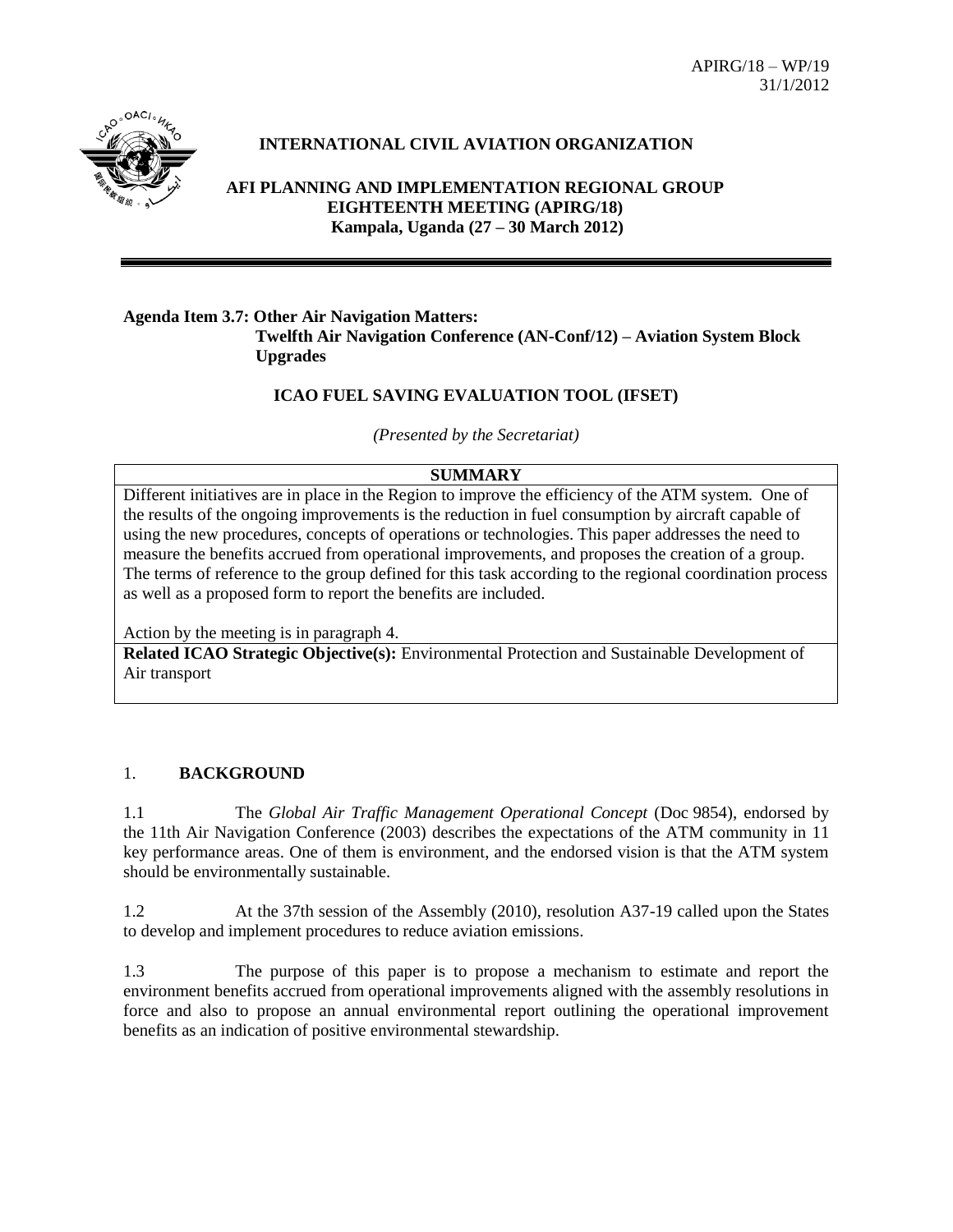## 2. **INTRODUCTION**

2.1 It is a generally accepted fact that climate change can pose threats to life on our planet. The aviation world has long recognized this reality as well as the benefits that air transportation brings to world development.

2.2 The aviation industry's wish to grow in a sustainable manner coupled with the global desire to reduce the impact of aviation on climate change has triggered several actions by the ATM community, such as investing in new technologies and applying new concepts to reduce emissions from aviation.

2.3 The experience of the ATM community in applying Standards and Recommended Practices as well as Procedures for Air Navigation Services has already set in motion several plans to address the aviation impact on climate change.

## 3. **DISCUSSION**

3.1 Against a background of increasing concern regarding the impact of aircraft engine emissions on the environment, ICAO has been considering what steps could be taken by the international aviation community to control and measure emissions.

3.2 Implementation of operational improvements will generally have benefits in areas such as improved airport and airspace capacity, shorter cruise, climb and descend times through the use of more optimized routes, and an increase of unimpeded taxi times. These improvements have the potential to reduce fuel burn and lower levels of pollutants.

3.3 Calculation of aviation emissions is dependent on several different factors including the number and type of aircraft operations, the type and efficiency of the aircraft engines, the type of fuel used, the length of flight, the power setting, the time spent at each stage of flight, and the location (altitude) at which exhaust gases are emitted.

3.4 Specifically for operational improvements benefit analyses, it is necessary to have data that can reflect the operational changes.

3.5 The main purpose of this paper is to request the estimation and reporting of fuel savings resulting from national or regional operational improvements through the use of a simple but globally endorsed tool (ICAO Fuel Savings Estimation Tool -IFSET) specifically designed for this purpose, which does not require any specific user skills.

3.6 The tool as well as its User's Guide can be downloaded free of charge at: <http://www.icao.int/environmental-protection/Pages/Tools.aspx>

3.7 The tool is not intended to replace the use of detailed measurement or modelling of fuel savings, where those capabilities exist. Rather, it is provided to assist those States or ANSPs without such facilities to estimate the benefits from operational improvements. Details on the tool will be provided further.

3.8 To estimate and report fuel savings from operational improvements at a regional level it is proposed the creation or identification of a group dedicated to the measurement process with proposed terms of reference detailed in the Appendix A to this working paper.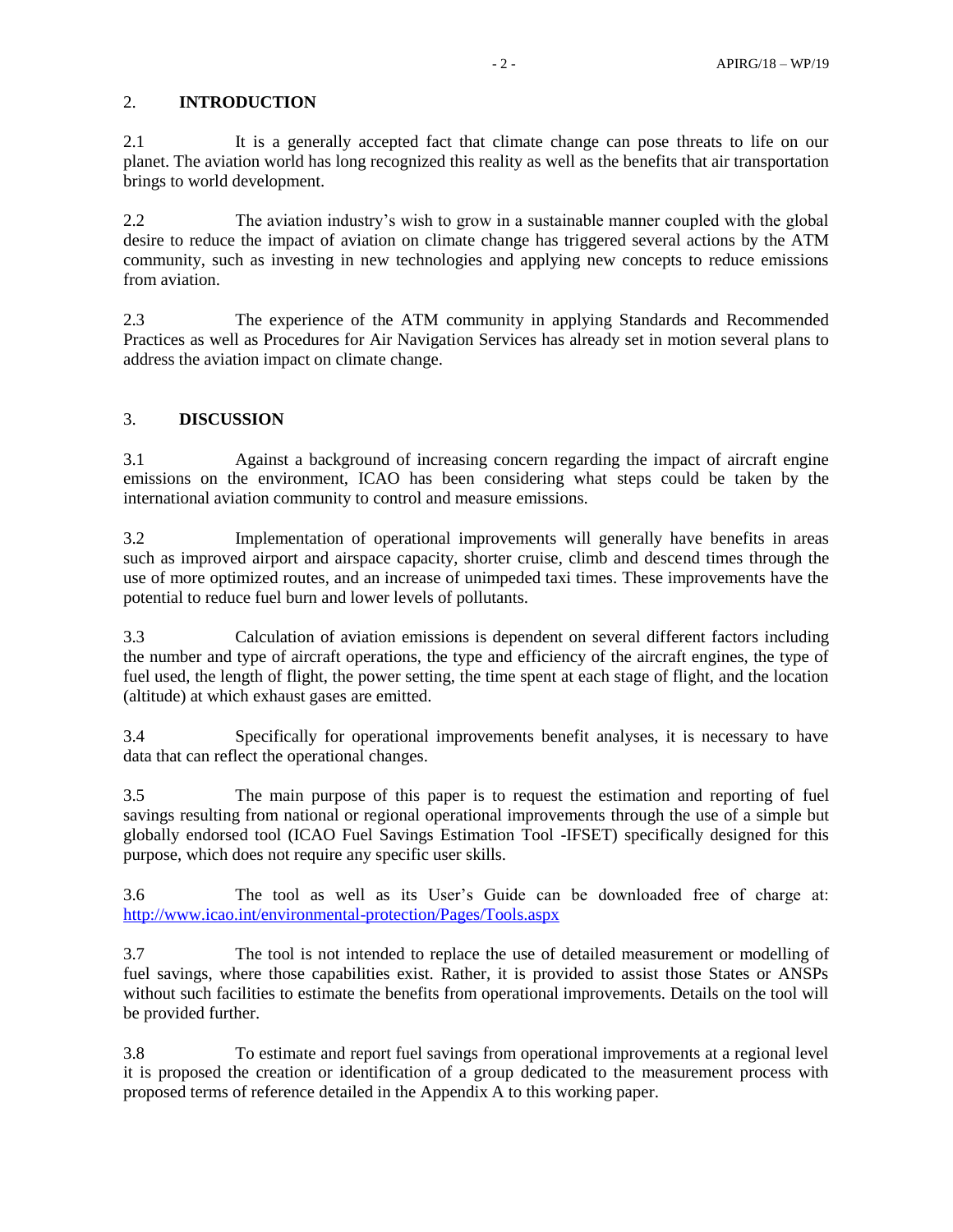3.9 It is also proposed that all States/ANSPs in the region start reporting the benefits as they plan or implement any type of operational improvement at national or local level. After the estimation, it is proposed that the results are sent to ICAO as soon as the analysis are finalized but not later than quarterly using the tool or the form proposed in Appendix B to be compiled in a single document.

3.10 The data collected will be used to produce an annual global environmental report by the ICAO HQ outlining the operational improvement benefits as an indication of positive environmental stewardship.

3.11 Considering the need to have a clearly defined regional approach for estimating environment benefits accrued from operational improvements using IFSET or a more advanced tool, the meeting is invited to adopt the following conclusion:

#### **Conclusion 18 /x — Estimating environment benefits**

That:

- a) States are urged to use IFSET or a more advanced model/measurement capability available to estimate environment benefits accrued from operational improvements and the benefits should be reported on a quarterly basis to ICAO;
- b) States agree that all plans to implement operational improvements that may reduce fuel burn at a regional or State level shall encompass an environment benefits analysis.

#### 4. **ACTION SUGGESTED**

- 4.1 The meeting is invited to:
	- a) note the information provided in this paper;
	- b) approve the draft conclusions at paragraph 3.11 above;
	- c) agree with the creation of a measurement working group or the identification of a suitable existing group to carry out the measurement tasks;
	- d) review and agree with the proposed terms of reference for a measurement working group in Appendix A to this paper; and
	- e) review and agree with the proposed form in Appendix B to this paper for reporting benefits.

— — — — — — — —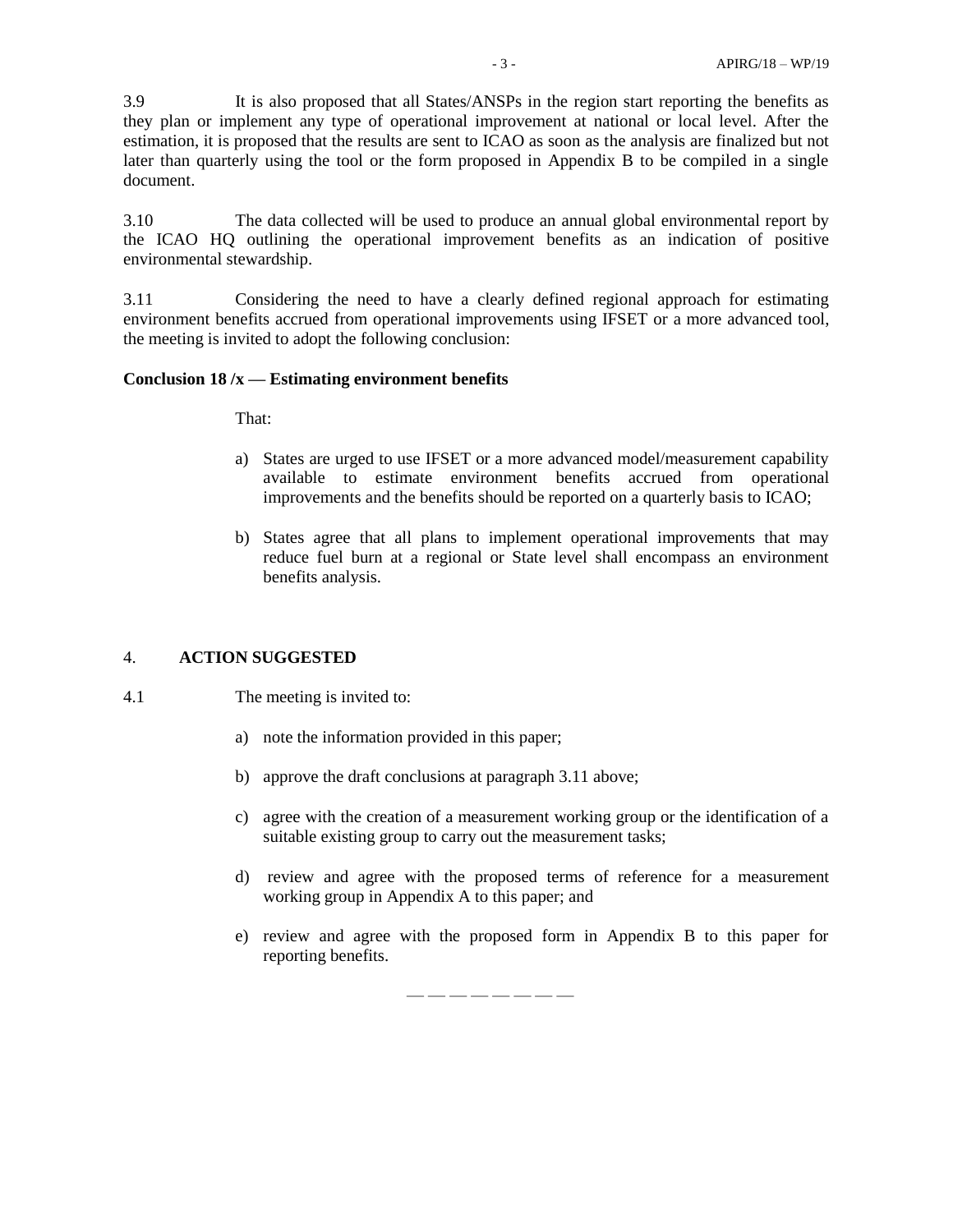## **APPENDIX A**

## **AIR TRAFFIC MANAGEMENT MEASUREMENTS WORKING GROUP**

## 1. **TERMS OF REFERENCE**

- a) To follow-up the implementation of the ATM operational improvements in the Regional Air Navigation Plan (ANP) or in national plans and to place special emphasis on identifying and estimating the fuel savings accrued from the corresponding improvements.
- b) To carry out permanent coordination with various PIRGs contributory bodies in order to ensure appropriate integration of all tasks contributing to the estimation of environment benefits related to the implementation of the GANP or national operational improvements.
- c) To harmonize, at a regional level, the estimation of the environment benefits from operational improvements in order to reach consistent results.
- d) Taking into consideration the material prepared by ICAO, develop proposals to keep and upgrade the ICAO Fuel Savings Estimation Tool (IFSET) if deemed necessary.

| <b>TASK</b>    | <b>TASK DESCRIPTION</b>                       | <b>PRIORITY</b> | <b>DATE</b>  |            |
|----------------|-----------------------------------------------|-----------------|--------------|------------|
| <b>NUMBER</b>  |                                               |                 | <b>START</b> | <b>END</b> |
| M1             | To identify operational improvements to be    | A               | <b>TBD</b>   | <b>TBD</b> |
|                | measured                                      |                 |              |            |
| M <sub>2</sub> | To establish the baseline for comparison      | A               | <b>TBD</b>   | <b>TBD</b> |
| M <sub>3</sub> | To define the future scenario for environment | A               | <b>TBD</b>   | <b>TBD</b> |
|                | benefits estimation                           |                 |              |            |
| M <sub>4</sub> | To estimate the environment benefits accrued  | А               | <b>TBD</b>   | TBD        |
|                | from the identified operational improvements  |                 |              |            |
| M <sub>5</sub> | To inform the estimated benefits to ICAO      |                 | <b>TBD</b>   | TRF        |

# 2. **WORK PROGRAMME**

## 3. **PRIORITY**

**A** High priority tasks, on which work should be speeded up.

**B** Medium priority tasks, on which work should commence as soon as possible, but without detriment to priority **A** tasks.

**C** Tasks of lesser priority, on which work should commence as time and resources allow, but without detriment to Priority **A** and **B** tasks.

— — — — — — — —